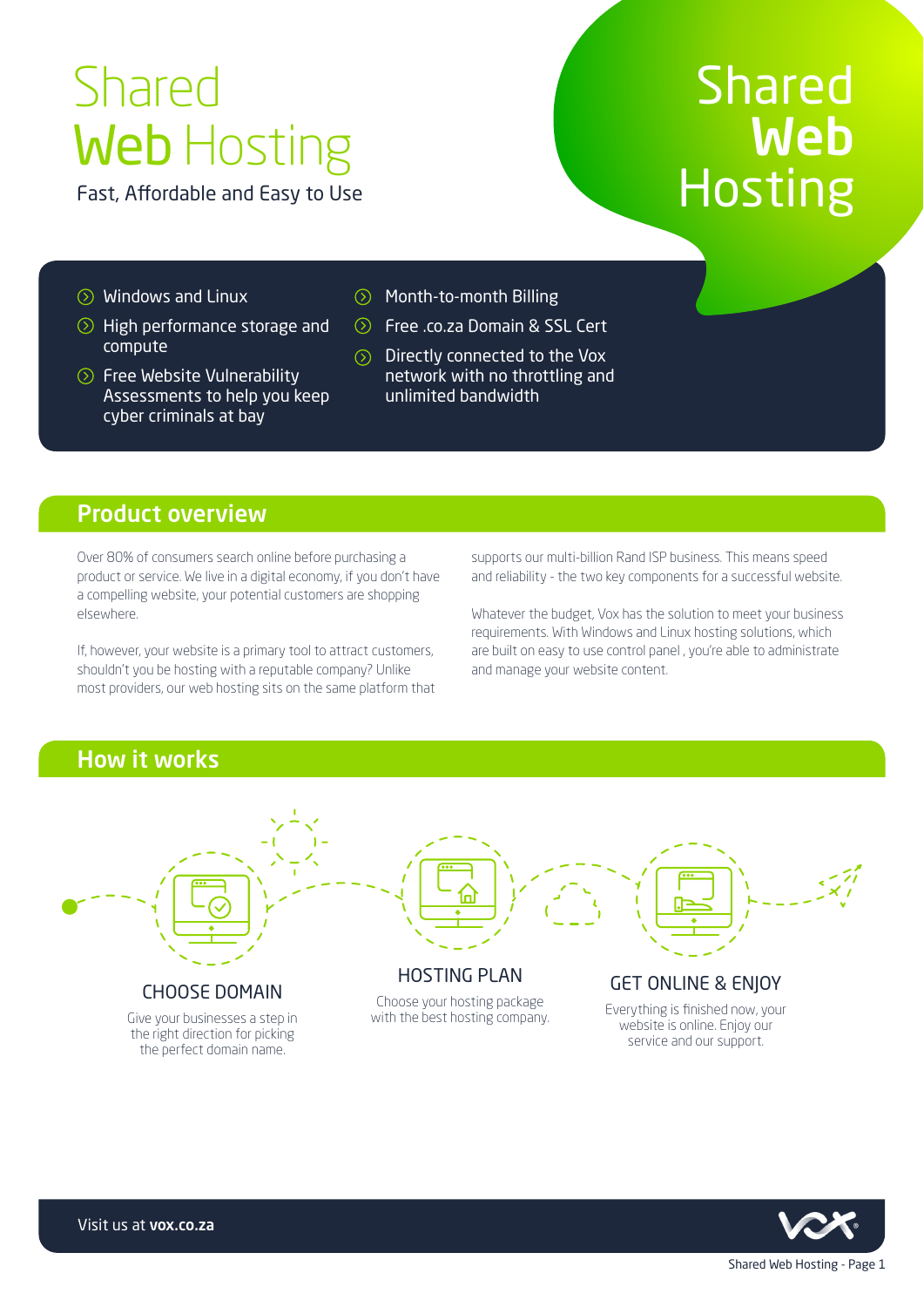|                                         | <b>LINUX</b>          |                       |                       |                       | <b>WINDOWS</b>        |                       |                       |
|-----------------------------------------|-----------------------|-----------------------|-----------------------|-----------------------|-----------------------|-----------------------|-----------------------|
|                                         | <b>Basic</b>          | <b>Standard</b>       | <b>Advanced</b>       | <b>Ultimate</b>       | <b>Standard</b>       | <b>Advanced</b>       | <b>Ultimate</b>       |
| <b>Free Domain</b>                      | $\checkmark$          | $\checkmark$          | $\checkmark$          | $\checkmark$          | $\checkmark$          | $\checkmark$          | $\checkmark$          |
| <b>Free Let's Encrypt SSL</b>           | $\checkmark$          | $\checkmark$          | $\checkmark$          | $\checkmark$          | ×                     | $\mathbf x$           | $\pmb{\times}$        |
| Websites                                | $\mathbf{1}$          | 1                     | 1                     | $\mathbf{1}$          | 1                     | $\mathbf{1}$          | $\mathbf{1}$          |
| <b>High Performance Storage</b>         | 1 <sub>GB</sub>       | 4 GB                  | 20 <sub>GB</sub>      | 30 GB                 | 2 GB                  | 5 GB                  | 20 <sub>GB</sub>      |
| Monthly Bandwidth                       | Unlimited             | Unlimited             | Unlimited             | Unlimited             | Unlimited             | Unlimited             | Unlimited             |
| <b>Control Panel</b>                    | Hosting<br>Controller | Hosting<br>Controller | Hosting<br>Controller | Hosting<br>Controller | Hosting<br>Controller | Hosting<br>Controller | Hosting<br>Controller |
| FTP users                               | $\overline{4}$        | 8                     | 20                    | 30                    | 5                     | 10                    | 20                    |
| <b>Email Accounts</b>                   | 25                    | 75                    | 200                   | 250                   | 75                    | 200                   | 250                   |
| <b>Website Vulnerability Assessment</b> | $\checkmark$          | $\checkmark$          | $\checkmark$          | $\checkmark$          | $\checkmark$          | $\checkmark$          | $\checkmark$          |
| <b>MYSQLDB</b>                          | $\mathbf{1}$          | 5                     | 20                    | 25                    | ×                     | ×                     | $\mathbf x$           |
| MS SQL DB                               | ×                     | $\pmb{\times}$        | $\pmb{\times}$        | ×                     | $\overline{c}$        | 5                     | 10                    |
| PHP 7.x                                 | $\checkmark$          | $\checkmark$          | $\checkmark$          | $\checkmark$          | ×                     | ×                     | ×                     |
| phpMyAdmin                              | $\checkmark$          | $\checkmark$          | $\checkmark$          | $\checkmark$          | ×                     | ×                     | $\pmb{\times}$        |
| Perl                                    | $\checkmark$          | $\checkmark$          | $\checkmark$          | $\checkmark$          | ×                     | ×                     | ×                     |
| ASP.net                                 | ×                     | ×                     | ×                     | ×                     | $\checkmark$          | $\checkmark$          | $\checkmark$          |
| .Net Core                               | ×                     | ×                     | ×                     | ×                     | $\checkmark$          | $\checkmark$          | $\checkmark$          |
| Supports:                               |                       |                       |                       |                       |                       |                       |                       |
| phpBB                                   | $\checkmark$          | $\checkmark$          | $\checkmark$          | $\checkmark$          | $\pmb{\times}$        | ×                     | $\pmb{\times}$        |
| <b>Ruby</b>                             | $\checkmark$          | $\checkmark$          | ✓                     | $\checkmark$          | ×                     | ×                     | ×                     |
| <b>WordPress</b>                        | $\checkmark$          | $\checkmark$          | $\checkmark$          | $\checkmark$          | ×                     | ×                     | $\pmb{\times}$        |
| Joomla                                  | $\checkmark$          | $\checkmark$          | $\checkmark$          | $\checkmark$          | ×                     | ×                     | ×                     |
| <b>Drupal</b>                           | $\checkmark$          | $\checkmark$          | $\checkmark$          | $\checkmark$          | ×                     | ×                     | ×                     |
| Daily Backup                            | $\checkmark$          | $\checkmark$          | $\checkmark$          | $\checkmark$          | ✓                     | $\checkmark$          | $\checkmark$          |
| <b>AW Stats</b>                         | $\checkmark$          | $\checkmark$          | $\checkmark$          | $\checkmark$          | $\checkmark$          | $\checkmark$          | $\checkmark$          |
| <b>Spam Filtering</b>                   | $\checkmark$          | $\checkmark$          | $\checkmark$          | $\checkmark$          | $\checkmark$          | $\checkmark$          | $\checkmark$          |
| <b>Root Kit Detectors</b>               | $\checkmark$          | $\checkmark$          | $\checkmark$          | $\checkmark$          | $\checkmark$          | $\checkmark$          | $\checkmark$          |
| <b>Virus Protection</b>                 | $\checkmark$          | $\checkmark$          | $\checkmark$          | $\checkmark$          | $\checkmark$          | $\checkmark$          | $\checkmark$          |
| Web App Firewall                        | $\checkmark$          | $\checkmark$          | $\checkmark$          | $\checkmark$          | $\checkmark$          | $\checkmark$          | $\checkmark$          |
| <b>DDoS Protection</b>                  | $\checkmark$          | $\checkmark$          | $\checkmark$          | $\checkmark$          | $\checkmark$          | $\checkmark$          | $\checkmark$          |
| 24/7 Support                            | $\checkmark$          | $\checkmark$          | $\checkmark$          | $\checkmark$          | $\checkmark$          | $\checkmark$          | $\checkmark$          |
| <b>Uptime Guarantee</b>                 | 99.9%                 | 99.9%                 | 99.9%                 | 99.9%                 | 99.9%                 | 99.9%                 | 99.9%                 |